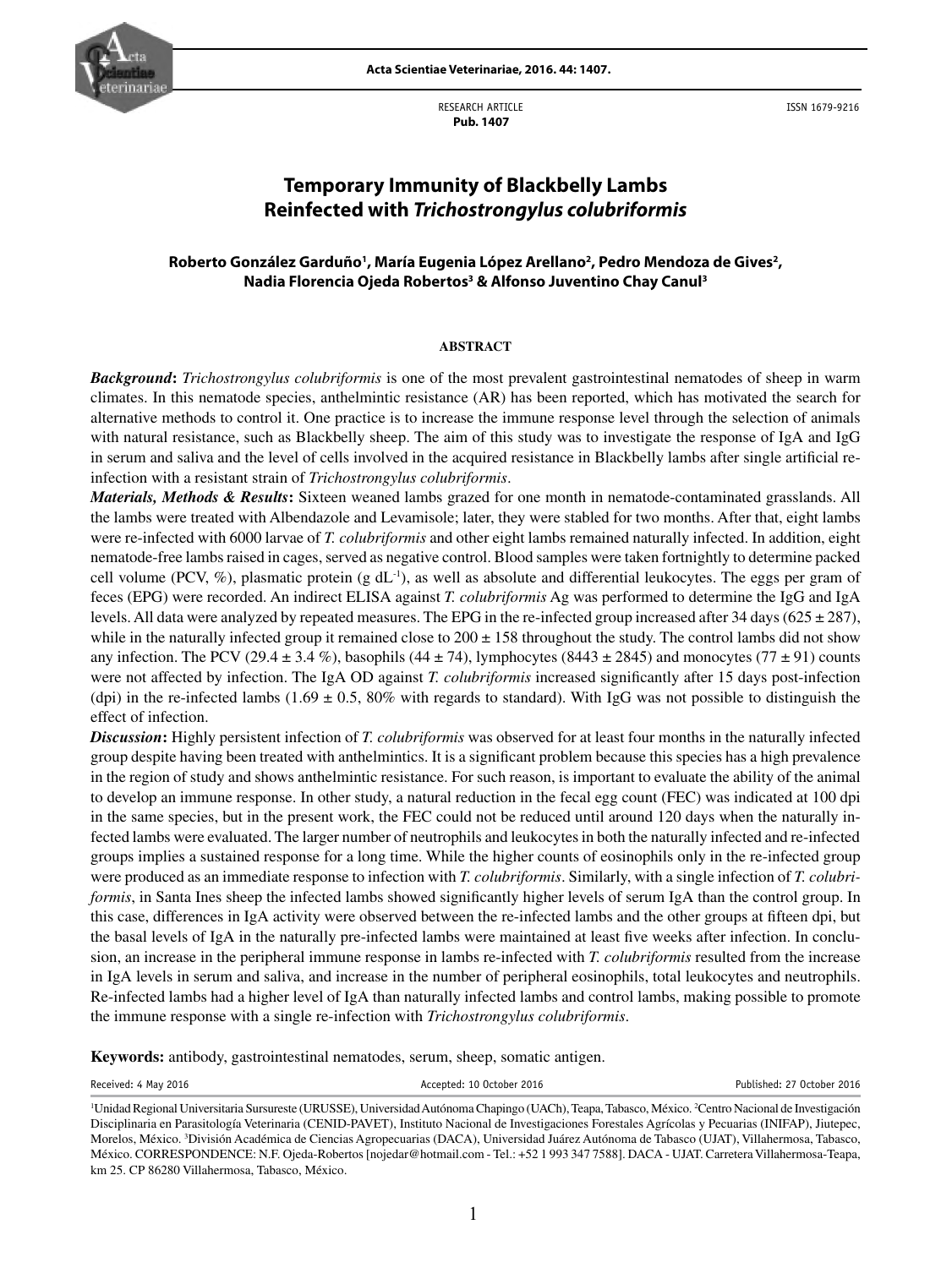## **INTRODUCTION**

*Trichostrongylus colubriformis* is one of the most prevalent gastrointestinal nematodes of sheep in warm climates [7,15]. In this nematode species, anthelmintic resistance (AR) has been reported [21]. The increase of AR in the *Trichostrongylus* genus and other species in many parts of the world [1,25] has motivated the search for alternative methods and control practices in order to achieve a sustainable use of anthelmintics [18,26]. One option is to increase the immune response level through the selection of animals with natural resistance [12]. In resistant breeds, such as Blackbelly [24] the lambs need to develop acquired immunity and avoid the major effects of parasitism that cause economic losses including mortality in lambs [5]. However, the successful selection of animals depends on the accurate assessment of the infection burden, immune response and production status. Considering those reasons, studies with antibody-mediated responses need to be undertaken [11] and for such reason is necessary to know the levels of some immunological indicators in sheep (eosinophils, IgA, IgG, IgE and IgM) which go along with the assessment of fecal nematode egg counts (FEC) to use the information in breeding programs [2,8]. One important measure is the IgA level in mucus [10]; but it is not easily measured in live animals [19] and detecting IgA in other fluids would be a potentially valuable tool in diagnosis. The aim of the study was to investigate the response of IgA and IgG in serum and saliva and the level of leukocyte cells involved in the acquired resistance in Blackbelly lambs after single artificial re-infection with a resistant strain of *Trichostrongylus colubriformis*.

#### **MATERIALS AND METHODS**

## *Location*

The study was carried out in one sheep farm located in Salto de Agua, Chiapas, Mexico (17°34′ N and 92°29′ W) at 85 meters above sea level. The climate of the region is a tropical rainforest [13]. It is classified as hot and humid with rainfall throughout the year. The average annual temperature is 26.6°C and the rainfall is 3289 mm.

## *Animal management*

Sixteen weaned lambs, of  $15.7 \pm 3.0$  kg, infected with gastrointestinal nematodes were selected from one flock grazing in *Brachiaria humidicola* paddocks during one month. The lambs were sampled to analyze the studied variables in their first infection. Then, all the lambs were treated with Albendazole<sup>1</sup> (Valbazen 10% Co, 10 mg kg-1 body weight, BW) and Levamisole<sup>1</sup> (Ripercol L-12%, 7.5 mg kg<sup>-1</sup> BW) and stabled during two months. After that, two groups were formed because in eight lambs, fecal reduction of nematode eggs was not obtained and anthelmintic resistance was observed in *T. colubriformis* by the identification of larvae in fecal cultures post treatment. These lambs remained naturally infected despite being treated (naturally infected with a resistant strain). Only the lambs with counts equal to zero EPG were re-infected with 6000 infective larvae of *T. colubriformis* (re-infected group). Another group of eight lambs born in elevated cages without infection served as negative control.

## *Sample processing*

Jugular blood samples were taken into 5-mL vacutainers<sup>2</sup>. The blood plasma was stored at  $-20^{\circ}$ C for later antibody analysis. The percentage of the packed cell volume (%, PCV) was determined by the microhematocrit method<sup>3</sup>. The plasmatic protein concentration was measured by refractometry<sup>4</sup> and was expressed in  $g \, dL^{-1}$ . The absolute leukocytes were counted in a haemocytometer<sup>5</sup> and reported in L of blood. Thin blood smears were prepared and stained with coloring kit<sup>6</sup> (Fast blood coloring).

Fecal samples were collected early in the morning, directly from the lamb rectum. The number of eggs per gram of feces was determined by the McMaster technique [6] with sensitivity of 50 eggs per gram.

In order to detect the total IgG and IgA antibodies in serum and saliva, an indirect ELISA<sup>7</sup> was carried out with crude-extract antigen (Ag) from *T. colubriformis* adult worms [3]. The IgA salivary determination was performed according to the methodology described by Shaw *et al*. [23], except the Ag was not filtrated in Sephadex, and for such reason it was called hot water extract larval Ag (HWEL).

### *Statistical analyses*

All the data were analyzed with one model of repeated measures in time by using the SAS statistical package [20] where the three treatments represented the fixed effects and the random effects were the animals:

$$
Y_{ijkl} = \mu + \tau_i + \rho_j + \tau^* \rho_{ij} + \delta_k + \varepsilon_{ijkl}
$$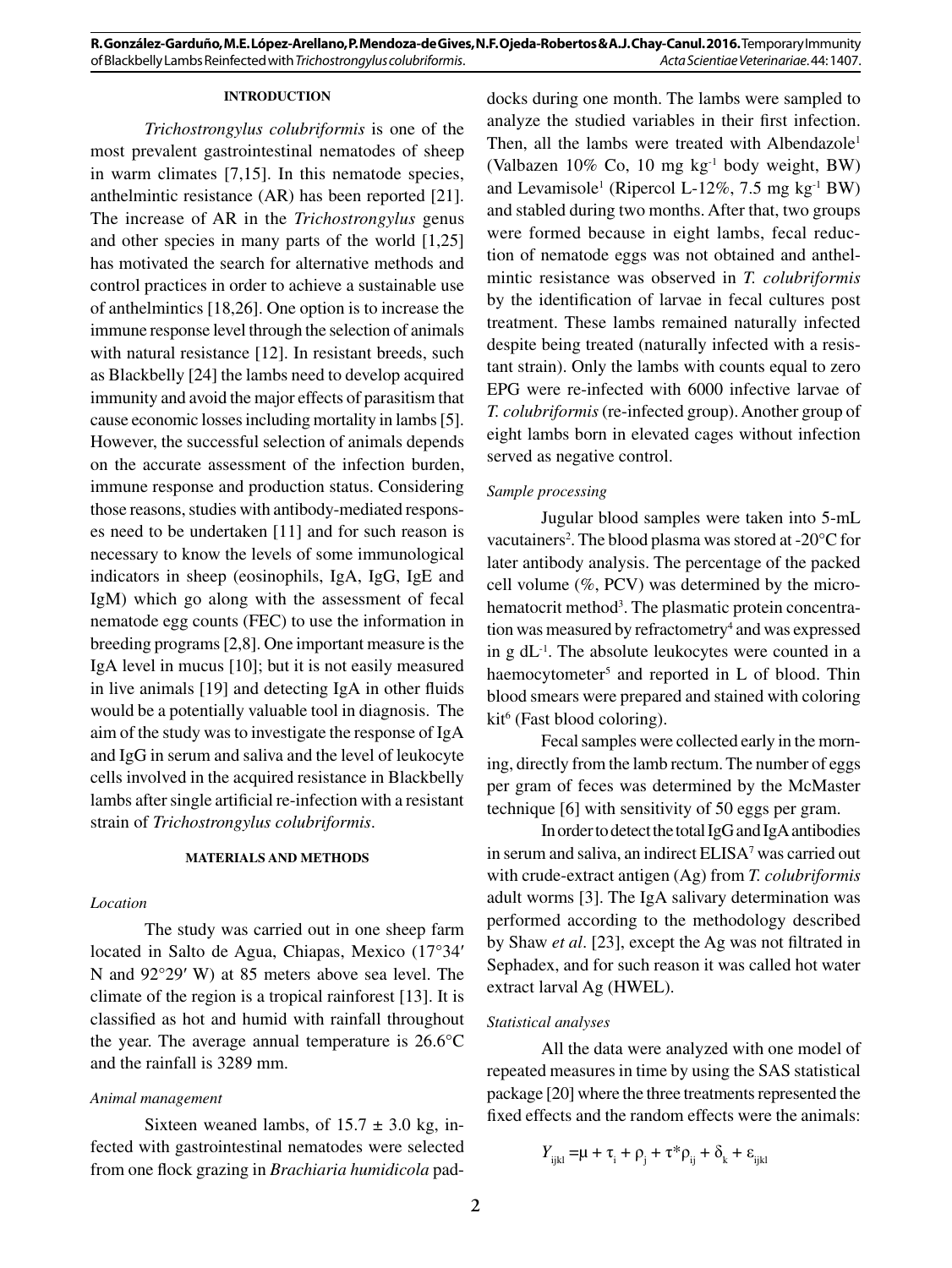$Y_{\text{int}}$  = is the EPG, PCV, peripheral cell percentages, IgA and IgG optical density,  $\mu$  = overall mean,  $\tau$ <sub>i</sub> = the fixed effect of treatment,  $\rho_j$  = Effect of the sample day.  $\tau^* \rho_{ij}$  = interaction treatment and day,  $\delta_k$  = random effect of lamb,  $\varepsilon_{ijkl}$  = residual error.

#### **RESULTS**

During all the experiment, the FEC remained unchanged in the group naturally infected from grazing  $(200 \pm 158 \text{ EPG}, P < 0.01)$ . Meanwhile, due to the effect of *T. colubriformis* re-infection, the FEC increased to  $625 \pm 287$  EPG at 35 days post-infection (pi,  $P < 0.01$ ). The control lambs in elevated cages did not show infection (Figure 1).

The packed cell volume  $(29.4 \pm 3.4\%)$ , basophil (44  $\pm$  74), lymphocyte (8443  $\pm$  2845) and monocyte  $(77 \pm 91)$  counts  $(x10^6 \text{ cell/L})$  were not affected by infection with *T. colubriformis* and no differences were

observed among the three groups (Table 1). Nevertheless, neutrophils and total leukocytes were lower in the control group than in the re-infected and naturally infected lambs. The eosinophil counts increased in the re-infected lambs, while the naturally infected group and the control lambs were similar  $(P < 0.01)$ .

The IgA determination in saliva with HWEL-Ag showed differences among the groups in favor of the lambs infected with *T. colubriformis*. In addition, differences were observed in both groups, the naturally infected and in the control (Table 2).

The IgA levels in serum increased significantly after 15 days post-infection in the lambs re-infected with *T. colubriformis* (OD =  $1.69 \pm 0.5$ , 80% with regards to standard). With the IgG it was not possible to distinguish the effect of infection with *T. colubriformis* between the re-infected and the naturally pre-infected lambs. Only the control lambs had low IgG activity (Figure 2).

**Table 1.** Hematologic response in lambs infected with *Trichostrongylus colubriformis* (reinfected group) compared with naturally infected and uninfected lambs*.*

| Variable                             | Not infected       |                | $Re$ -infected*   |                | Naturally infected** |                |
|--------------------------------------|--------------------|----------------|-------------------|----------------|----------------------|----------------|
|                                      | Mean               | <b>Std Dev</b> | Mean              | <b>Std Dev</b> | Mean                 | <b>Std Dev</b> |
| Number of lambs                      | 6                  |                | 6                 |                | 6                    |                |
| PCV $(\%)$                           | $29.6^{\circ}$     | 3.9            | $28.5^{\circ}$    | 2.7            | 30.6 <sup>a</sup>    | 3.3            |
| Plasmatic protein (g/dL)             | 6.0 <sup>b</sup>   | 0.3            | 6.2 <sup>a</sup>  | 0.3            | 5.6 <sup>c</sup>     | 0.4            |
| Leukocytes $(x10^9 \text{ cell/L})$  | 13.12 <sup>b</sup> | 1.96           | $15.68^{\circ}$   | 3.93           | $13.79^{ab}$         | 5.26           |
| Basophils $(x10^6 \text{ cell/L})$   | 64 <sup>a</sup>    | 88             | 39 <sup>a</sup>   | 66             | 29 <sup>a</sup>      | 55             |
| Neutrophils $(x10^9 \text{ cell/L})$ | 4.14 <sup>b</sup>  | 2.12           | 6.21 <sup>a</sup> | 2.57           | 6.17 <sup>a</sup>    | 3.29           |
| Eosinophils $(x10^9 \text{ cell/L})$ | 0.12 <sup>b</sup>  | 0.14           | $0.32^{\rm a}$    | 0.34           | $0.15^{b}$           | 0.24           |
| Monocytes $(x10^6 \text{ cell/L})$   | 80 <sup>a</sup>    | 94             | 81 <sup>a</sup>   | 110            | 68 <sup>a</sup>      | 95             |
| Lymphocytes $(x10^9 \text{ cell/L})$ | 8.72 <sup>a</sup>  | 2.36           | 9.02 <sup>a</sup> | 3.37           | 7.37 <sup>a</sup>    | 2.58           |

Different letters in the same row show statistical differences (*P* < 0.01). \*Infected with 6000 L3 of *T. colubrifomis.* \*\*Infected in grazing and next stabled.

**Table 2.** Level of IgA with regards to standard in saliva in lambs infected with *Trichostrongylus colubriformis* (re-infected group) compared with naturally infected and uninfected lambs.

|                    |   | Before grazing period $d = -58$ |      | After re-infection<br>$d=$ 34 dpi |      |
|--------------------|---|---------------------------------|------|-----------------------------------|------|
| Group              | N | Mean                            | SD   | Mean                              | SD   |
| Naturally infected |   | $3.2^{\rm a}$                   | 0.96 | 77 <sup>b</sup>                   | 0.93 |
| Re-infected        |   | 3.8 <sup>a</sup>                | 0.42 | $15.0^{\circ}$                    | 1.72 |
| Control lambs      |   |                                 |      | $2.4^{\rm a}$                     | 0.52 |

N: Number of lambs. Different letter in the same column are statistically different  $(P < 0.01)$ .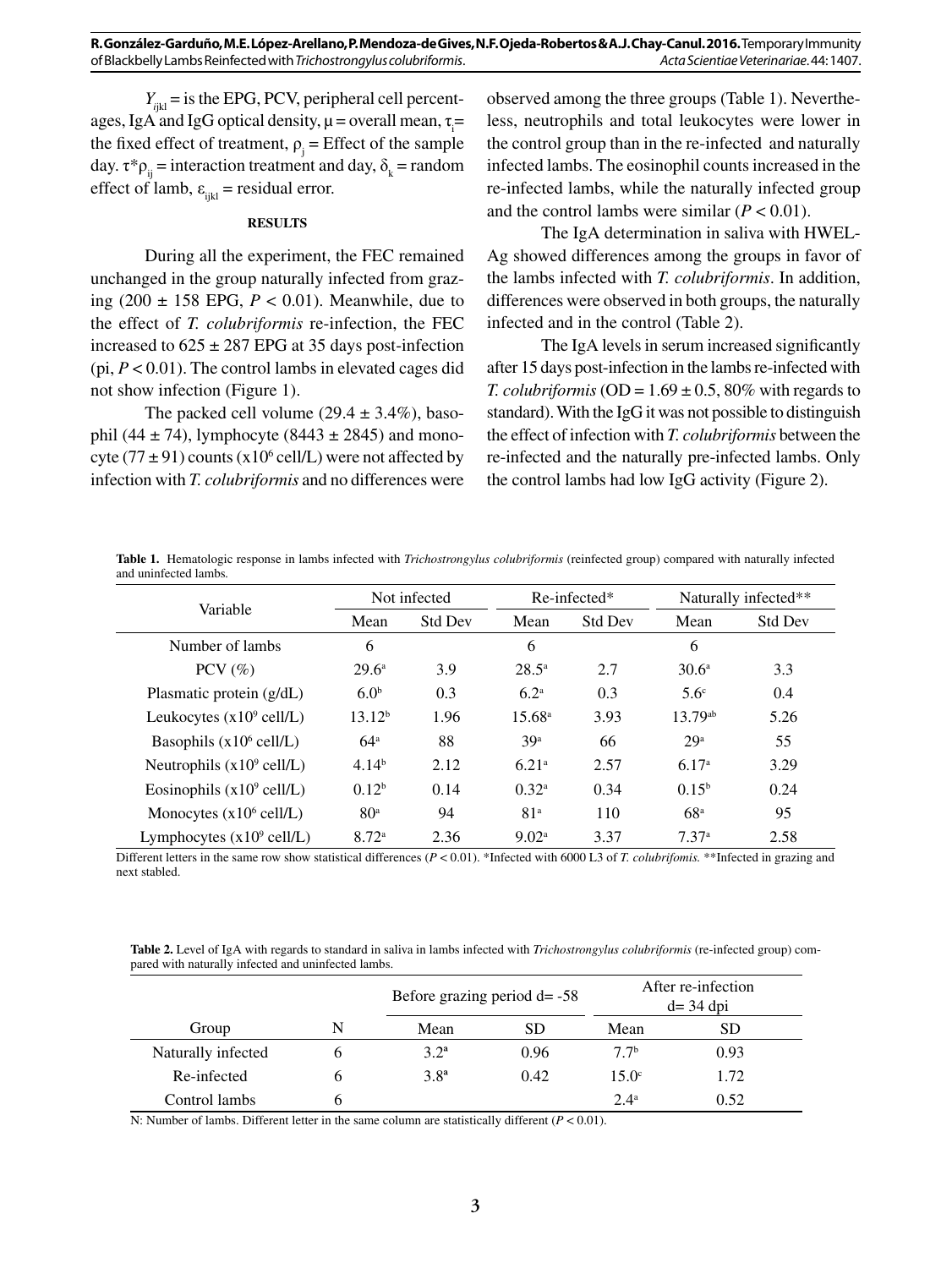

**Figure 1.** Fecal nematode egg counts in Blackbelly lambs infected with T. colubriformis. Mean ± standard error.



**Figure 2.** Serum IgA and IgG with regards to standard against worm crude *Trichostrongylus colubriformis* Ag in Blackbelly lambs.

#### **DISCUSSION**

Highly persistent infection of *Trichostrongylus colubriformis* was observed for at least four months in the naturally infected group despite having been treated with anthelmintics (Figure 1). It is a significant problem because this species has a high prevalence in the tropics of Mexico and specifically in the region of the study [14]. The problem increases when the anthelmintic resistance is the major issue, as in the case of this recently described flock [9]. For such reason, it is important to evaluate other alternatives in addition to chemical anthelmintic drugs, such as the ability of the animal to develop an immune response and reject the parasites on its own. The development of immunological response is therefore essential for understanding genetic resistance in the host. In another study, a natural reduction in the FEC was indicated at 100 days post-infection in the same species [22], but in the present work, the FEC could not be reduced until after about 120 days when the naturally infected lambs were evaluated.

The larger number of neutrophils and leukocytes in both the naturally infected and re-infected groups implies a sustained response for a long time. Neutrophils are destructive cells that arrive too early, help the organism to decide when to initiate and maintain an immune response, so after infection levels of neutrophils remain high [16]. While the higher counts of eosinophils only in the re-infected group were produced as an immediate response to infection with *T. colubriformis*, which is in agreement with another study [4]. Similarly, with a single infection of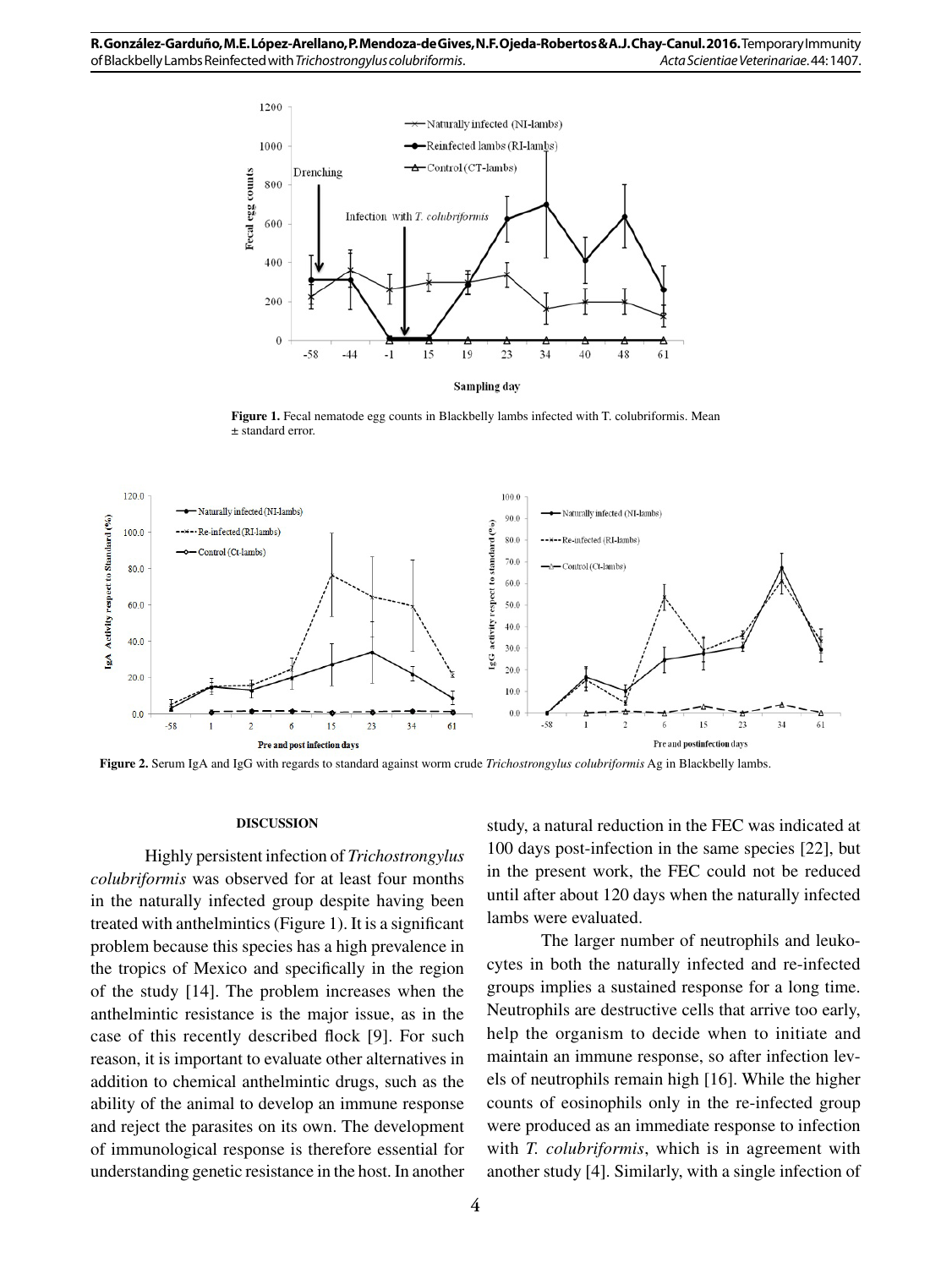**R. González-Garduño, M.E. López-Arellano, P. Mendoza-de Gives, N.F. Ojeda-Robertos & A.J. Chay-Canul. 2016.** Temporary Immunity of Blackbelly Lambs Reinfected with *Trichostrongylus colubriformis*. *Acta Scientiae Veterinariae*. 44: 1407.

*T. colubriformis*, in Santa Ines sheep in Brazil, the infected lambs showed significantly higher levels of serum IgA than the control group [4]. However, they exhibited differences from the fifth to the  $13<sup>th</sup>$ week post-infection because it was the first infection. Meanwhile in another study [17] the peak of IgA in blood was reached at 10 days post-infection. This immediate response occurred in re-infected ewes with *Teladorsagia circumcinta*. The OD level decreased after day 10 pi to low levels in which the identification of the disease would not be possible [17]. In this case, differences in IgA activity were observed between the re-infected lambs and the other groups at fifteen days post-infection, because one sampling was conducted at this time, but the basal levels of IgA were higher in the naturally pre-infected lambs than the control group and were maintained at least for five weeks after infection.

IgA has been shown to be an important component of protective immunity. The increased level of IgA in serum and saliva with the re-infection with *T. colubriformis* was confirmed, as several studies have demonstrated, IgA plays a central role in the acquired immune response in the resistance against gastrointestinal nematode infections in sheep [3,4,17]. The increased production of IgA is an indicator of immune response to a gastrointestinal nematode infection. This response has been associated with the activity of Th2 CD4+ lymphocytes and the increased number of inflammatory cells in the mucosa such as eosinophils, mast cells and globular leukocytes. Therefore, the elevated IgA levels observed may be more indicative of enhanced immunity in hair sheep [4].

In conclusion, an increase in the peripheral immune response in lambs with a single re-infection of *T. colubriformis*, resulted from the increase in IgA levels in serum and saliva, and increase in the number of peripheral eosinophils, total leukocytes and neutrophils. The re-infected lambs had a higher level of IgA than the naturally infected and control lambs, making it possible to improve the immune response with a single re-infection with *Trichostrongylus colubriformis*.

## MANUFACTURERS

1 Zoetis México. México D.F., Mexico.

- 2 Becton Dickinson and Company. Franklin Lakes, NJ, USA.
- 3 Nanjing Everich Medicare Import and Export Co. Shangai, China.

4 Atago Co. Ltd. Tokio, Japan.

5 Sigma-Aldrich Corporation. St. Louis, MO, USA.

6 Hycel de Mexico S.A. de C.V. Jalisco, Mexico.

7 Thermo Fischer Scientific Co. Ltd. Shangai, China.

*Declaration of interest***.** The authors declare they have no conflicts of interest.

#### **REFERENCES**

- **1 Almeida F.A., Garcia K.C.O.D., Torgerson P.R. & Amarante A.F.T. 2010.** Multiple resistance to anthelmintics by *Haemonchus contortus* and *Trichostrongylus colubriformis* in sheep in Brazil. *Parasitology International*. 59: 622-625.
- **2 Bishop S.C. & Morris C.A. 2007.** Genetics of disease resistance in sheep and goats. *Small Ruminant* Research. 70: 48-59.
- **3 Bowdridge S., MacKinnon K., McCann J.C., Zajac A.M. & Notter D.R. 2013.** Hair-type sheep generate an accelerated and longer-lived humoral immune response to *Haemonchus contortus* infection. *Veterinary Parasitology*. 196: 172-178.
- **4 Cardia D.F.F., Rocha-Oliveira R.A., Tsunemi M.H. & Amarante A.F.T.D. 2011.** Immune response and performance of growing Santa Ines lambs to artificial *Trichostrongylus colubriformis* infections. *Veterinary Parasitology*. 182: 248- 258.
- **5 Craig B.H., Pilkington J.G. & Pemberton J.M. 2006.** Gastrointestinal nematode species burdens and host mortality in a feral sheep population. *Parasitology*. 133: 485-496.
- **6 Cringoli G., Rinaldi L., Veneziano V., Capelli G. & Scala A. 2004.** The influence of flotation solution, sample dilution and the choice of McMaster slide area (volume) on the reliability of the McMaster technique in estimating the faecal egg counts of gastrointestinal strongyles and *Dicrocoelium dendriticum* in sheep. *Veterinary Parasitology*. 123: 121-131.
- **7 Cruz-Rojo M.A., Martínez-Valladares M. & Rojo-Vázquez F.A. 2012.** *Teladorsagia circumcincta* antibodies in serum and milk samples in experimentally infected lactating ewes. *Veterinary Parasitology*. 188: 386-390.
- **8 de la Chevrotière C., Bambou J.C., Arquet R., Jacquiet P. & Mandonnet N. 2012.** Genetic analysis of the potential role of IgA and IgE responses against *Haemonchus contortus* in parasite resistance of Creole goats. *Veterinary Parasitology*. 186: 337-343.